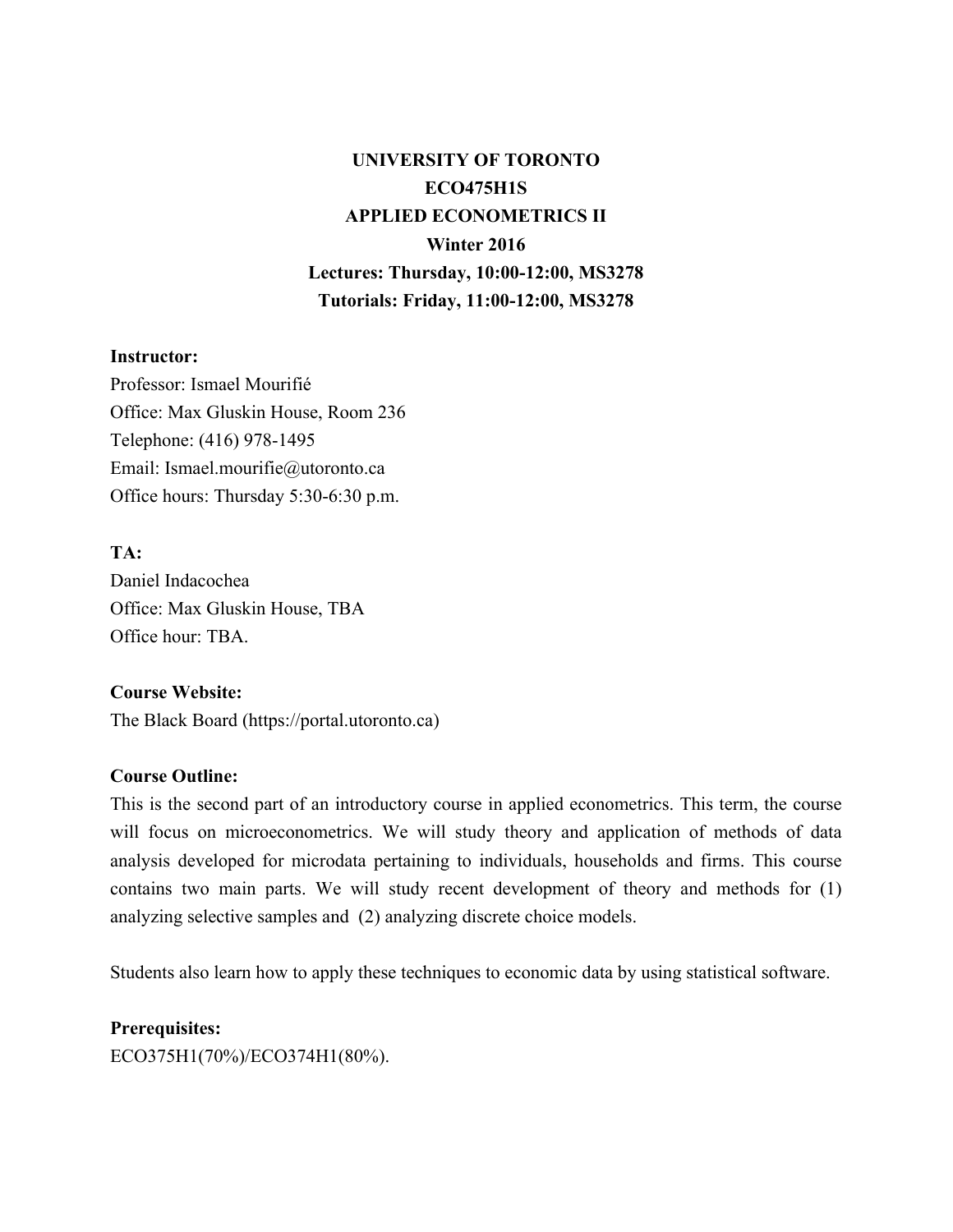Prerequisites are strictly checked and enforced and must be completed **BEFORE** taking a course. It is the student's responsibility to check the prerequisites before enrolling in any course. By taking this course you acknowledge that you will be removed from the course at anytime if you do not meet all requirements set by the Department of Economics. See Faculty of Arts and Science Calendar for details. The instructor does not have any authority of waiving prerequisites.

# **Useful References:**

A. C. Cameron and P.K. Trivedi, *Microeconometrics,* Cambridge University Press

A. C. Cameron and P.K. Trivedi, *Microeconometrics Using STATA,* STATA Press

J. M. Wooldridge**,** *Introductory Econometrics*, Fourth/Fifth Edition, South-Western Cengage Learning.

# **Recommended Statistical Software:**

STATA IC 11/12

The course involves a considerable amount of computing, and students must learn and use a sophisticated statistical software package. STATA IC 11/12 is the *only* package that will be supported by the instructor and TA's. Students who have strong preference to use other software, including **STATA10**, should contact the instructor in the first week of the lecture.

Students can purchase STATA IC 12 at discounted prices. While orders are placed online, you will pick up your software at the Software Licensing Office in the Information Commons at Robarts Library. See http://www.utoronto.ca/ic/software/detail/stata.html for details. There are several different types of STATA licenses for students. Buy a six-month license of **STATA/IC 12**. DO NOT purchase Small STATA as Small STATA is not sufficient for ECO475.

# **Marking Scheme:**

The final course mark is based on the following:

| Term Paper Proposal | $5\%$ |
|---------------------|-------|
| Term Paper          | 45%   |
| Term Test           | 25%   |
| Final Exam          | 25%   |

#### **Policies on the Term Paper Proposal and Term Paper**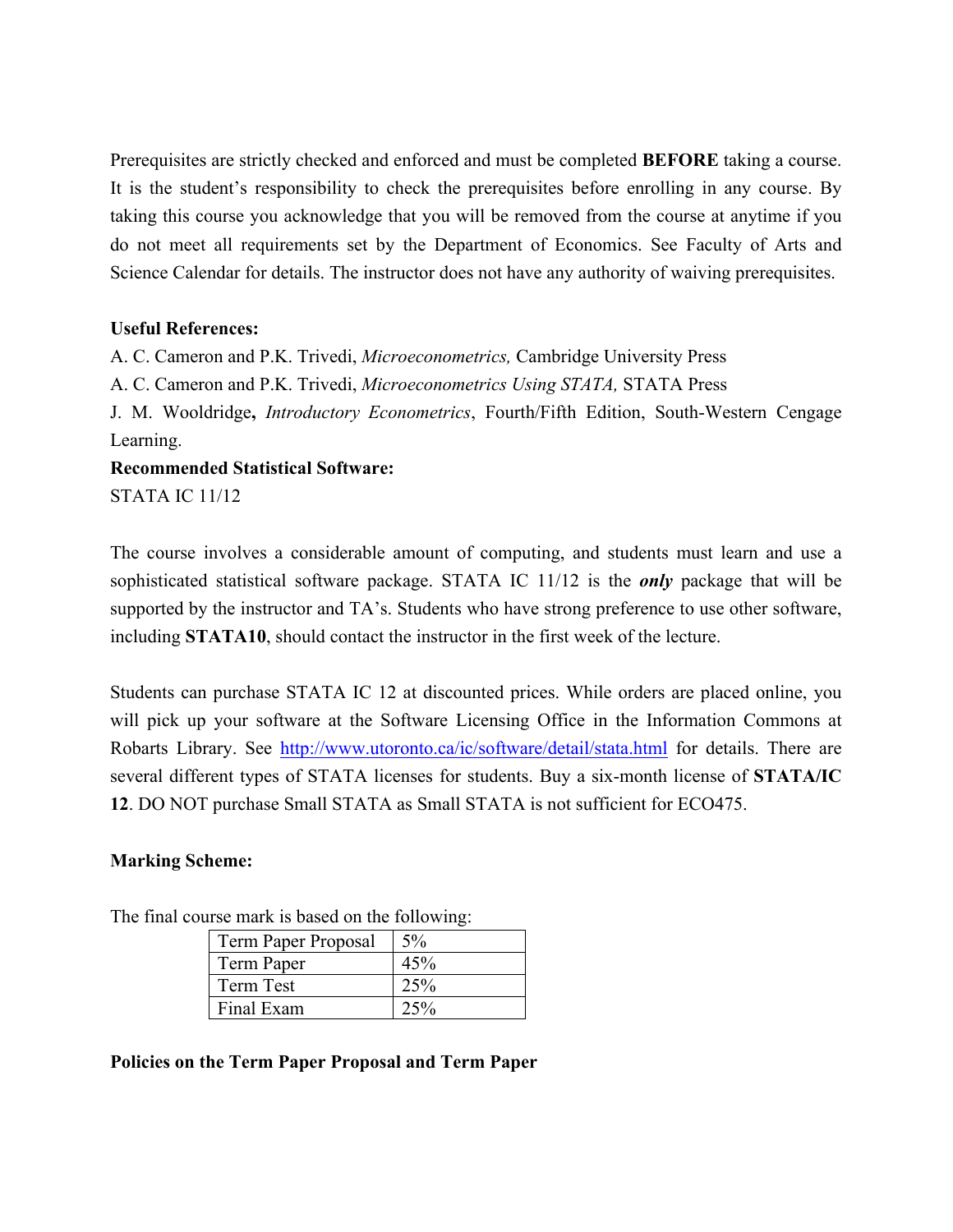• See the separate handout.

#### **Policies on Missed Tests:**

A grade of zero will be given to students who do not write the test, unless an appropriate and convincing note is received within one week of the missed test (explaining why the test was missed).

- Make-up exams will only be scheduled based on legitimate medical reasons or acute emergencies.
- An email notice must be sent to me on the day of the exam.
- Original legitimate supporting documents of absence are required (within one week). Scanned, copied, or emailed documents will not be accepted.
- When a student missed the exam for medical reasons, he or she shall provide an original copy of a fully completed University of Toronto official "Verification of Student Illness or Injury" form. The certificate needs to be completed by a qualified medical doctor whose OHIP number must be provided. You can download the form from http://www.illnessverification.utoronto.ca.
- It is by the University policy that there are no "make-up exams" for "make-up exams"

# **Regrading of the Term Test:**

Students can request regrading of their term tests by explaining the reason **in a written statement**. This request must be submitted to either the Instructor or the TA within one week from the day in which the TA returns the term test to students. The whole test will be regarded to ensure consistency.

#### **Policies on Late Submission:**

Term paper (graded out of 100): The size of penalty is  $7 +$  (the number of days passed after the due date)  $*$  3. For example, the paper submitted on April  $8<sup>th</sup>$  (i.e., two-days late) automatically loses  $13(=7+2*3)$  marks. In other words, it receives at most 87 out of 100. No papers will be accepted after April 22.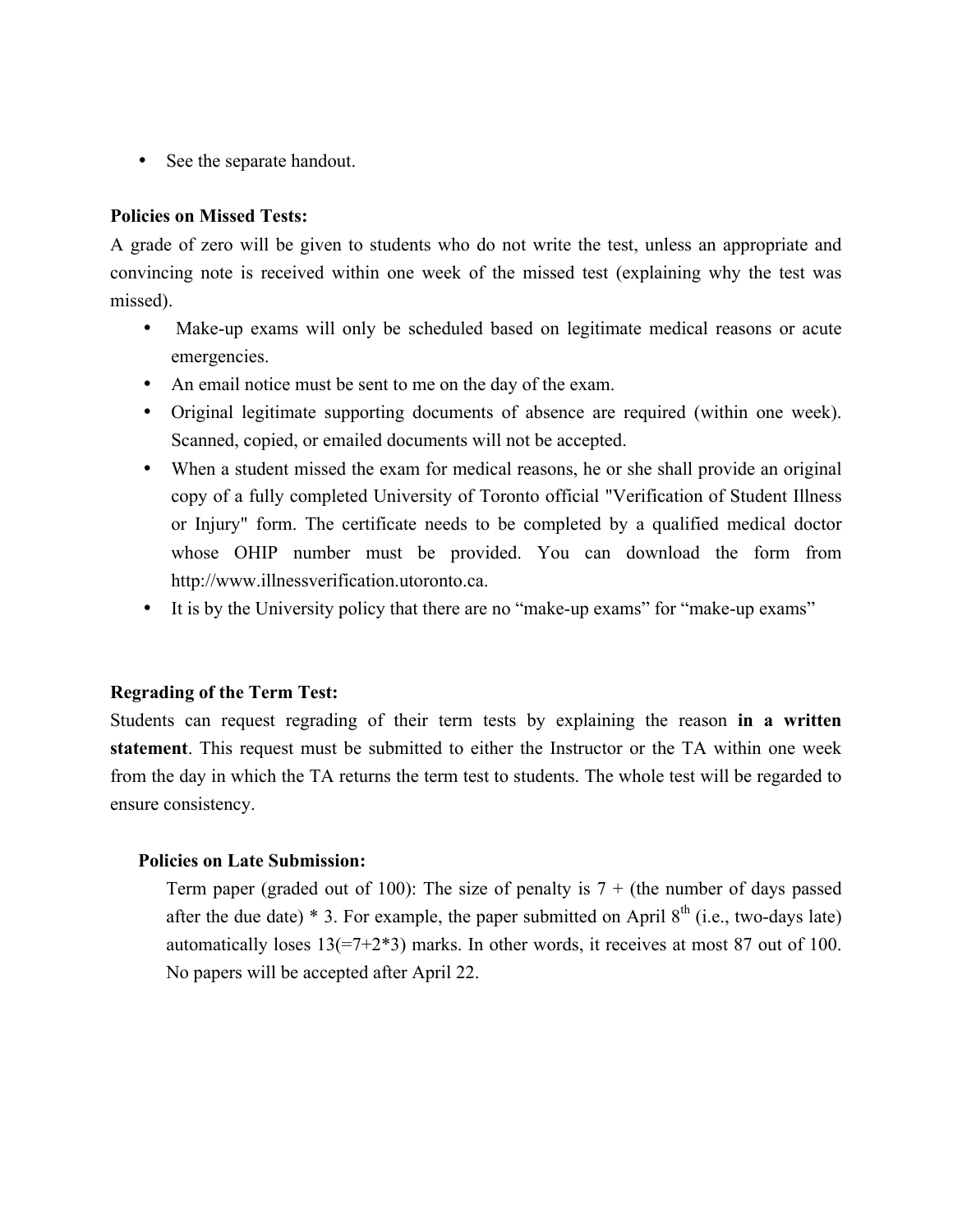# **Email Policy:**

I will reply emails within 24 hours, except on weekends and holidays, with the following provisions:

- The question should require a one (or two) sentence response (maximum). If it takes more, office hours are the more appropriate venue.
- I will not reply to emails concerning grading. For such matters, office hours are more appropriate.
- It is also (strongly) preferable that you use the University of Toronto email addresses: my spam filter is set to maximum.
- Always identify yourself, course and section in your email.
- Please do not send attachments of any kind.
- Please do not submit term work by email.
- The teaching assistant has one email-hour per week to reply course related questions, and the same email policy holds for them.

# **Turnitin.com**

Normally, students will be required to submit their term papers to Turnitin.com for a review of textual similarity and detection of possible plagiarism. In doing so, students will allow their essays to be included as source documents in the Turnitin.com reference database, where they will be used solely for the purpose of detecting plagiarism. The terms that apply to the University's use of the Turnitin.com service are described on the Turnitin.com web site. Students who object to submitting their papers through this website should contact the instructor in the first week of the lecture.

#### **Academic Misconduct**

Academic integrity is a fundamental value essential to the pursuit of learning and scholarship at the University of Toronto. Participating honestly, respectfully, responsibly, and fairly in this academic community ensures that the U of T degree that you earn will continue to be valued and respected as a true signifier of a student's individual work and academic achievement. As a result, the University treats cases of academic misconduct very seriously. The University of Toronto's Code of Behaviour on Academic Matters outlines the behaviours that constitute academic misconduct, the processes for addressing academic offences, and the penalties that may be imposed. You are expected to be familiar with the contents of this document. Potential offences include, but are not limited to: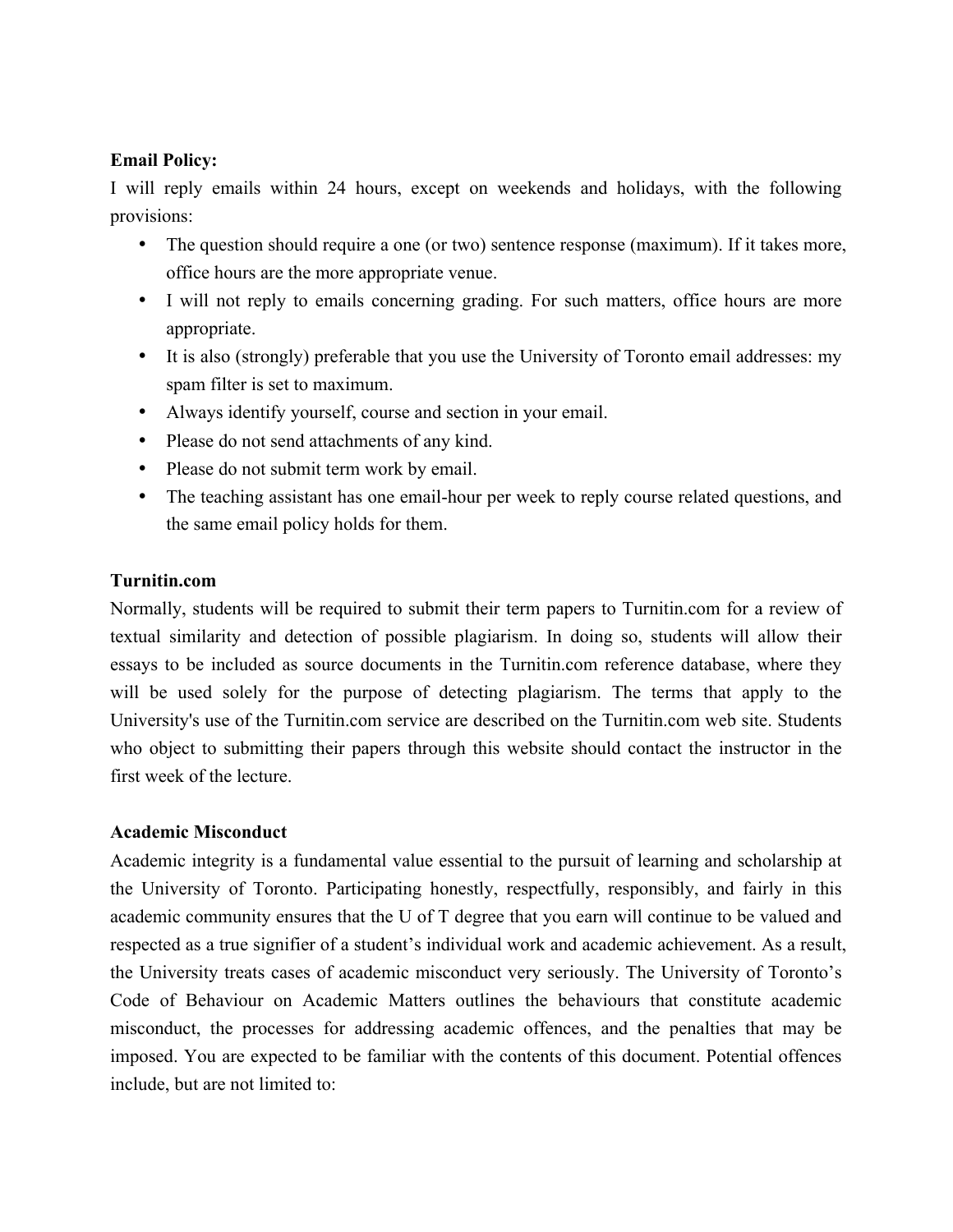# In papers:

- Using someone else's ideas or words without appropriate acknowledgement.
- Submitting your own work in more than one course without the permission of the instructor.
- Making up sources or facts.
- Obtaining or providing unauthorized assistance on any assignment (this includes working in groups on assignments that are supposed to be individual work).

# On tests and exams:

- Using or possessing any unauthorized aid, including a cell phone.
- Looking at someone else's answers.
- Misrepresenting your identity.
- Submitting an altered test for regarding.

#### Misrepresentation:

• Falsifying institutional documents or grades.

• Falsifying or altering any documentation required by the University, including (but not limited to) doctor's notes.

All suspected cases of academic dishonesty will be investigated following the procedures outlined in the Code of Behaviour on Academic Matters. If you have any questions about what is or is not permitted in this course, please do not hesitate to contact me. If you have questions about appropriate research and citation methods, you are expected to seek out additional information from me or other available campus resources like the College Writing Centers or the Academic Success Centre.

#### **Important Dates:**

| January $29th$            | Notify the Instructor if you work in a pair  |
|---------------------------|----------------------------------------------|
| February $5^{\text{th}}$  | Term Paper Proposal due                      |
| February $25^{\text{th}}$ | Term Test (in class)                         |
| March $13th$              | Last date to drop the course without penalty |
| April $8^{rd}$            | Term paper due                               |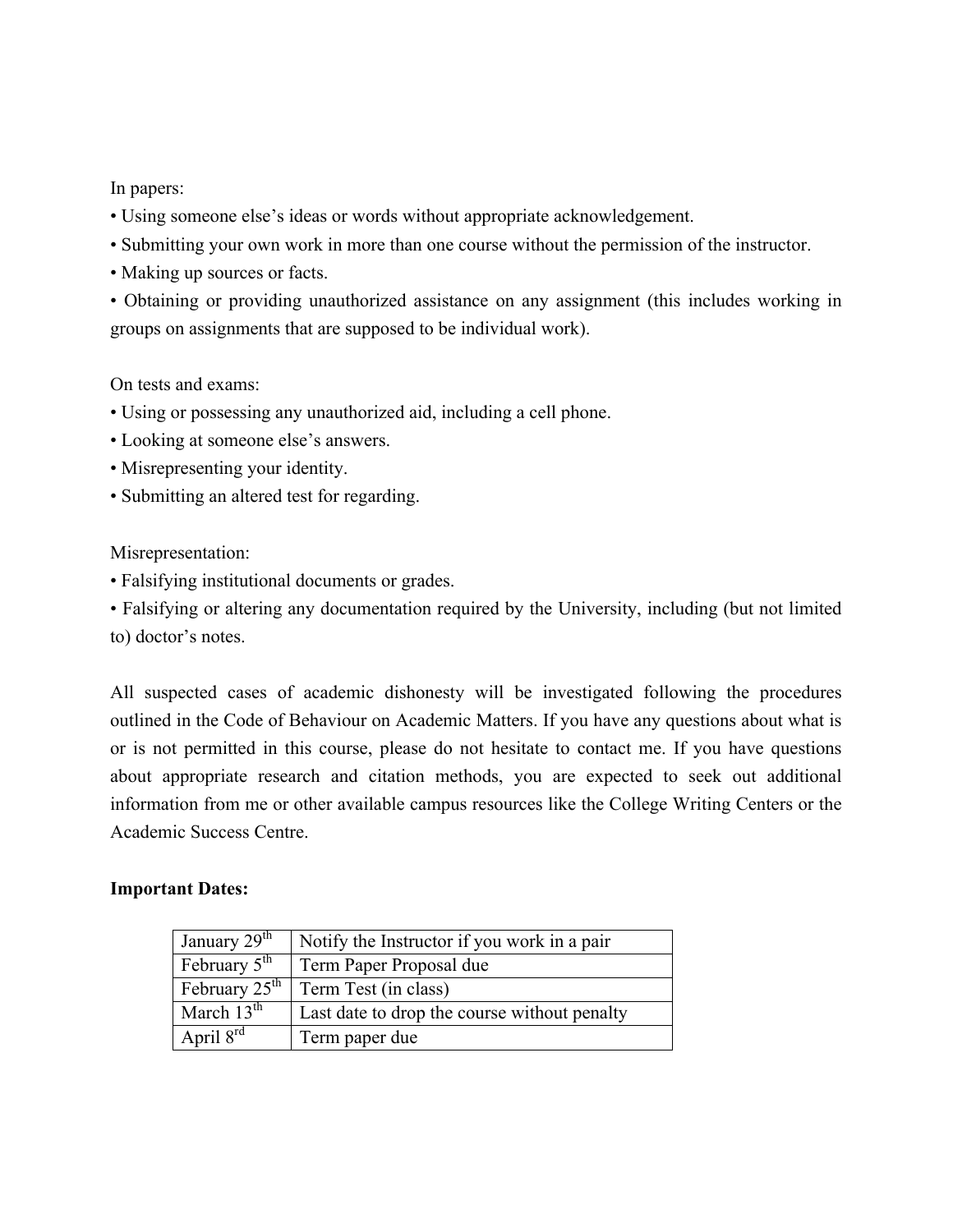#### **Tentative Course Schedule:**

| Date | Week | <b>Topic</b>                              |
|------|------|-------------------------------------------|
|      |      |                                           |
| 1/14 | -1   | Term paper $+$ Binary outcome models      |
| 1/21 | 2    | Tobit and sample selection I              |
| 1/28 | 3    | Tobit and sample selection II             |
| 2/04 | 4    | Binary outcome models with endogeneity I  |
| 2/11 | 5    | Binary outcome models with endogeneity II |
| 2/18 | 6    | Reading Week (No class)                   |
| 2/25 |      | <b>Term Test</b>                          |
| 3/03 | 7    | Linear Panel I                            |
| 3/10 | 8    | Linear Panel II                           |
| 3/17 | 9    | <b>Treatment Evaluation I</b>             |
| 3/24 | 10   | <b>Treatment Evaluation II</b>            |
| 3/31 | 11   | Multinomial models I                      |
| 4/7  | 12   | Multinomial models II                     |

#### **Details of the Topics and lectures notes**

#### **1. Binary outcome models:**

 Logit and probit models, latent variable models, Marginal effect, Comparing Logit and Probit Coefficients Across Groups. Cameron and Trivedi (Chap 14), Allison, P. D. (1999): Comparing Logit and Probit Coefficients Across Groups. Long, J. S. (2009): Group comparisons in logit and probit using predicted probabilities1,"

# **2. Tobit and sample selection I & II:**

Censored and truncated model, structural model (woman labor market), selection problem, Heckman model, Heckman's Two-Step Procedure, Marginal effect…

Cameron and Trivedi (Chap 16), Aguirregabiria (2009): Note on sample selection, Heckman, J. (1979): "Sample Selection Bias as a Specification Error," Gronau, R. (1974): "Wage comparisons: a selectivity bias,"

#### **3. Binary outcome models with endogeneity I:**

Binary outcome models with continuous endogenous regressor (Control function approach). Arellano classes notes. Blundell, R. and J. L. Powell (2003): "Endogeneity in Nonparametric and Semiparametric Regression Models".